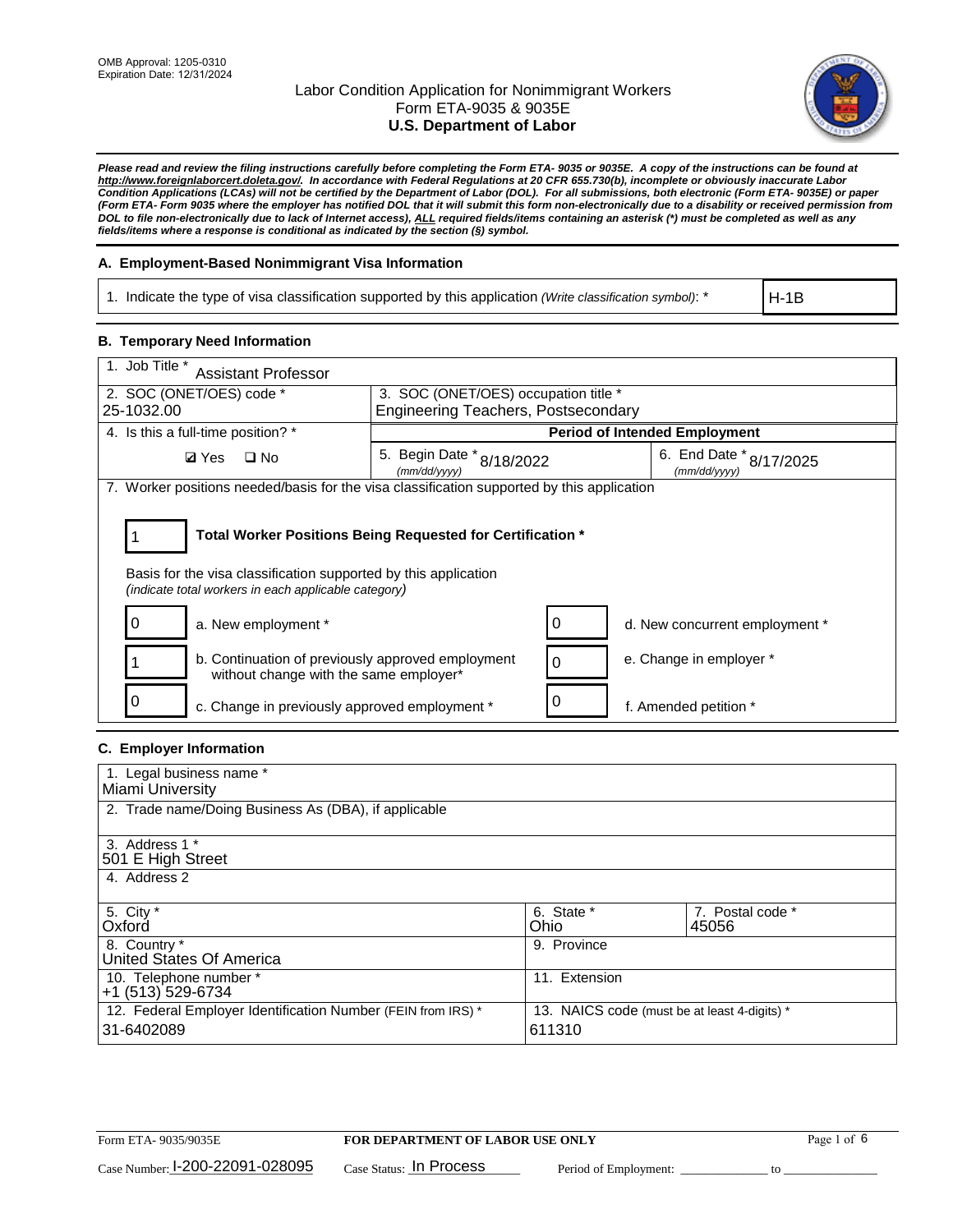

# **D. Employer Point of Contact Information**

**Important Note**: The information contained in this Section must be that of an employee of the employer who is authorized to act on behalf of the employer in labor certification matters. The information in this Section must be different from the agent or attorney information listed in Section E, unless the attorney is an employee of the employer.

| 1. Contact's last (family) name *                       | 2. First (given) name * |                     | 3. Middle name(s)         |
|---------------------------------------------------------|-------------------------|---------------------|---------------------------|
| Smart                                                   | Aimee                   |                     | M                         |
| 4. Contact's job title *<br>Paralegal                   |                         |                     |                           |
| 5. Address 1 *<br>Miami University                      |                         |                     |                           |
| 6. Address 2<br>501 E High Street, 205 B Roudebush Hall |                         |                     |                           |
| 7. City *<br>Oxford                                     |                         | 8. State *<br>Ohio  | 9. Postal code *<br>45056 |
| 10. Country *<br>United States Of America               |                         | 11. Province        |                           |
| 12. Telephone number *                                  | Extension<br>13.        | 14. E-Mail address  |                           |
| +1 (513) 529-6734                                       |                         | smarta2@miamioh.edu |                           |

# **E. Attorney or Agent Information (If applicable)**

**Important Note**: The employer authorizes the attorney or agent identified in this section to act on its behalf in connection with the filing of this application.

| 1. Is the employer represented by an attorney or agent in the filing of this application? *<br>If "Yes," complete the remainder of Section E below. |                         |                    |                                                      |       | <b>Ø</b> Yes      | $\Box$ No |
|-----------------------------------------------------------------------------------------------------------------------------------------------------|-------------------------|--------------------|------------------------------------------------------|-------|-------------------|-----------|
| 2. Attorney or Agent's last (family) name §                                                                                                         | 3. First (given) name § |                    |                                                      |       | 4. Middle name(s) |           |
| Woodard                                                                                                                                             | John                    |                    |                                                      |       |                   |           |
| 5. Address 1 §<br>501 E High Street                                                                                                                 |                         |                    |                                                      |       |                   |           |
| 6. Address 2                                                                                                                                        |                         |                    |                                                      |       |                   |           |
| 7. City §<br>Oxford                                                                                                                                 |                         | 8. State §<br>Ohio |                                                      | 45056 | 9. Postal code §  |           |
| 10. Country §<br>United States Of America                                                                                                           |                         | 11. Province       |                                                      |       |                   |           |
| 12. Telephone number §                                                                                                                              | 13. Extension           |                    | 14. E-Mail address                                   |       |                   |           |
| +1 (513) 529-6734                                                                                                                                   |                         |                    | woodarje@miamioh.edu                                 |       |                   |           |
| 15. Law firm/Business name §                                                                                                                        |                         |                    | 16. Law firm/Business FEIN §                         |       |                   |           |
| Miami University/Office of General Counsel                                                                                                          |                         |                    | 31-6402089                                           |       |                   |           |
| 17. State Bar number (only if attorney) §                                                                                                           |                         |                    | 18. State of highest court where attorney is in good |       |                   |           |
| 0085959                                                                                                                                             |                         | Ohio               | standing (only if attorney) §                        |       |                   |           |
| 19. Name of the highest State court where attorney is in good standing (only if attorney) §                                                         |                         |                    |                                                      |       |                   |           |
| Supreme Court of Ohio                                                                                                                               |                         |                    |                                                      |       |                   |           |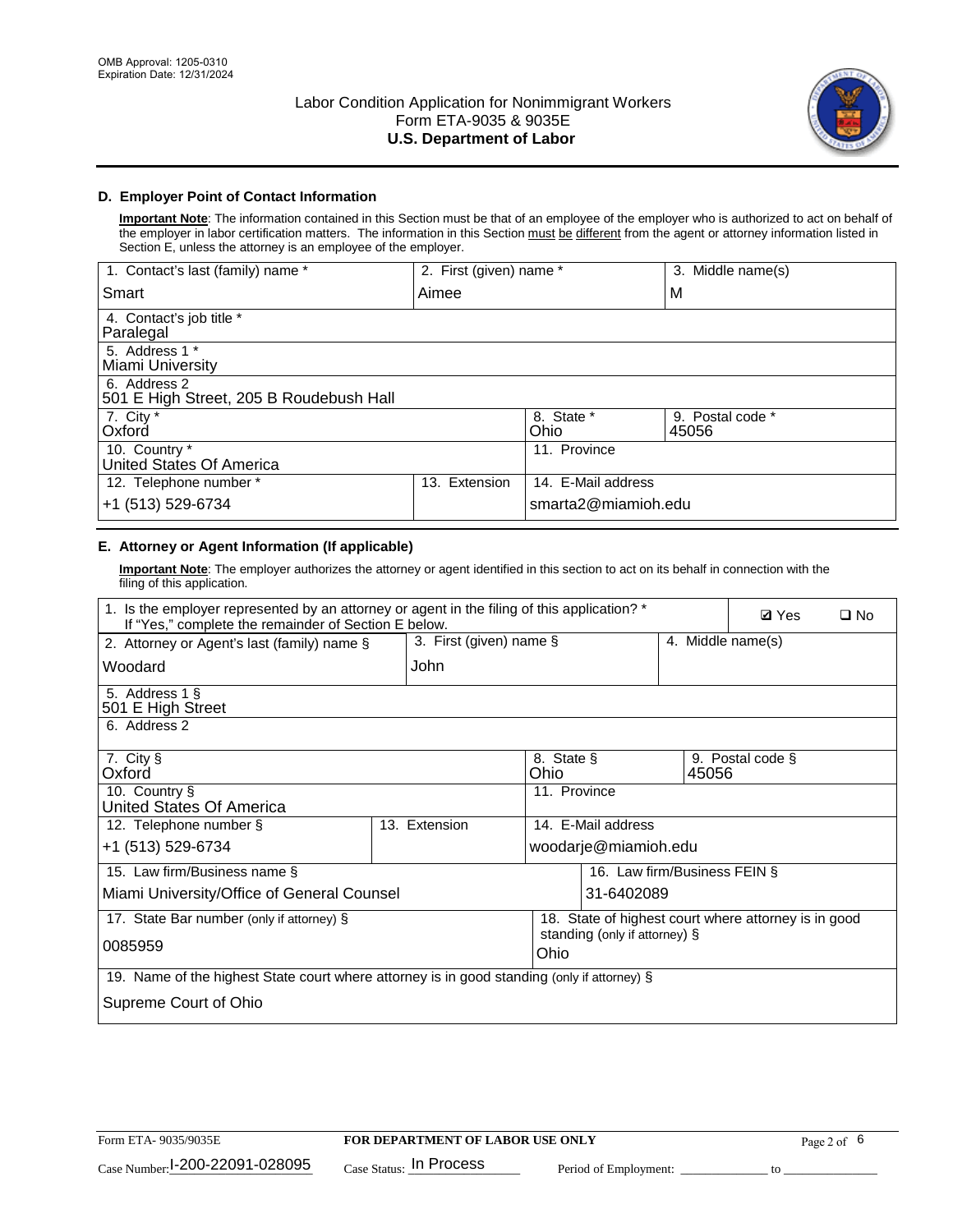

#### **F. Employment and Wage Information**

**Important Note**: The employer must define the intended place(s) of employment with as much geographic specificity as possible. Each intended place(s) of employment listed below must be the worksite or physical location where the work will actually be performed and cannot be a P.O. Box. The employer must identify all intended places of employment, including those of short duration, on the LCA. 20 CFR 655.730(c)(5). If the employer is submitting this form non-electronically and the work is expected to be performed in more than one location, an attachment must be submitted in order to complete this section. An employer has the option to use either a single Form ETA-9035/9035E or multiple forms to disclose all intended places of employment. If the employer has more than ten (10) intended places of employment at the time of filing this application, the employer must file as many additional LCAs as are necessary to list all intended places of employment. See the form instructions for further information about identifying all intended places of employment.

#### a.*Place of Employment Information* 1

| 1. Enter the estimated number of workers that will perform work at this place of employment under<br>the LCA.* |                                                                                                                                |  |                                          |                          | 1             |             |  |  |
|----------------------------------------------------------------------------------------------------------------|--------------------------------------------------------------------------------------------------------------------------------|--|------------------------------------------|--------------------------|---------------|-------------|--|--|
|                                                                                                                | 2. Indicate whether the worker(s) subject to this LCA will be placed with a secondary entity at this<br>place of employment. * |  |                                          |                          | $\square$ Yes | <b>Z</b> No |  |  |
|                                                                                                                | 3. If "Yes" to question 2, provide the legal business name of the secondary entity. §                                          |  |                                          |                          |               |             |  |  |
|                                                                                                                | 4. Address 1 *<br>Department of Engineering Technology                                                                         |  |                                          |                          |               |             |  |  |
|                                                                                                                | 5. Address 2<br>Miami University                                                                                               |  |                                          |                          |               |             |  |  |
| 6. City $*$                                                                                                    | Middletown                                                                                                                     |  | 7. County *<br><b>Butler</b>             |                          |               |             |  |  |
| Ohio                                                                                                           | 8. State/District/Territory *                                                                                                  |  | 9. Postal code *<br>45042                |                          |               |             |  |  |
|                                                                                                                | 10. Wage Rate Paid to Nonimmigrant Workers *                                                                                   |  | 10a. Per: (Choose only one)*             |                          |               |             |  |  |
|                                                                                                                | From $\frac{1}{5}$ 61890 00 To: $\frac{1}{5}$<br>65000 00                                                                      |  | □ Hour □ Week □ Bi-Weekly □ Month □ Year |                          |               |             |  |  |
|                                                                                                                | 11. Prevailing Wage Rate *                                                                                                     |  | 11a. Per: (Choose only one)*             |                          |               |             |  |  |
|                                                                                                                | $\sin 6189000$                                                                                                                 |  | □ Hour □ Week □ Bi-Weekly □ Month 回 Year |                          |               |             |  |  |
|                                                                                                                | Questions 12-14. Identify the source used for the prevailing wage (PW) (check and fully complete only one): *                  |  |                                          |                          |               |             |  |  |
| 12.<br>┓                                                                                                       | A Prevailing Wage Determination (PWD) issued by the Department of Labor                                                        |  |                                          | a. PWD tracking number § |               |             |  |  |
| 13.                                                                                                            | A PW obtained independently from the Occupational Employment Statistics (OES) Program                                          |  |                                          |                          |               |             |  |  |
| $\blacktriangledown$                                                                                           | a. Wage Level (check one): §                                                                                                   |  |                                          | b. Source Year §         |               |             |  |  |
|                                                                                                                | v <br>$\Box$ IV<br>□⊪<br>□⊪<br>$\Box$ N/A                                                                                      |  |                                          | 7/1/2021 - 6/30/2022     |               |             |  |  |
| 14.<br>$\Box$                                                                                                  | A PW obtained using another legitimate source (other than OES) or an independent authoritative source                          |  |                                          |                          |               |             |  |  |
|                                                                                                                | a. Source Type (check one): §<br>$\Box$ CBA<br>$\Box$ DBA<br>$\square$ SCA<br>$\Box$ Other/ PW Survey                          |  |                                          | b. Source Year §         |               |             |  |  |
|                                                                                                                | c. If responded "Other/ PW Survey" in question 14.a, enter the name of the survey producer or publisher §                      |  |                                          |                          |               |             |  |  |
|                                                                                                                | d. If responded "Other/ PW Survey" in question 14.a, enter the title or name of the PW survey §                                |  |                                          |                          |               |             |  |  |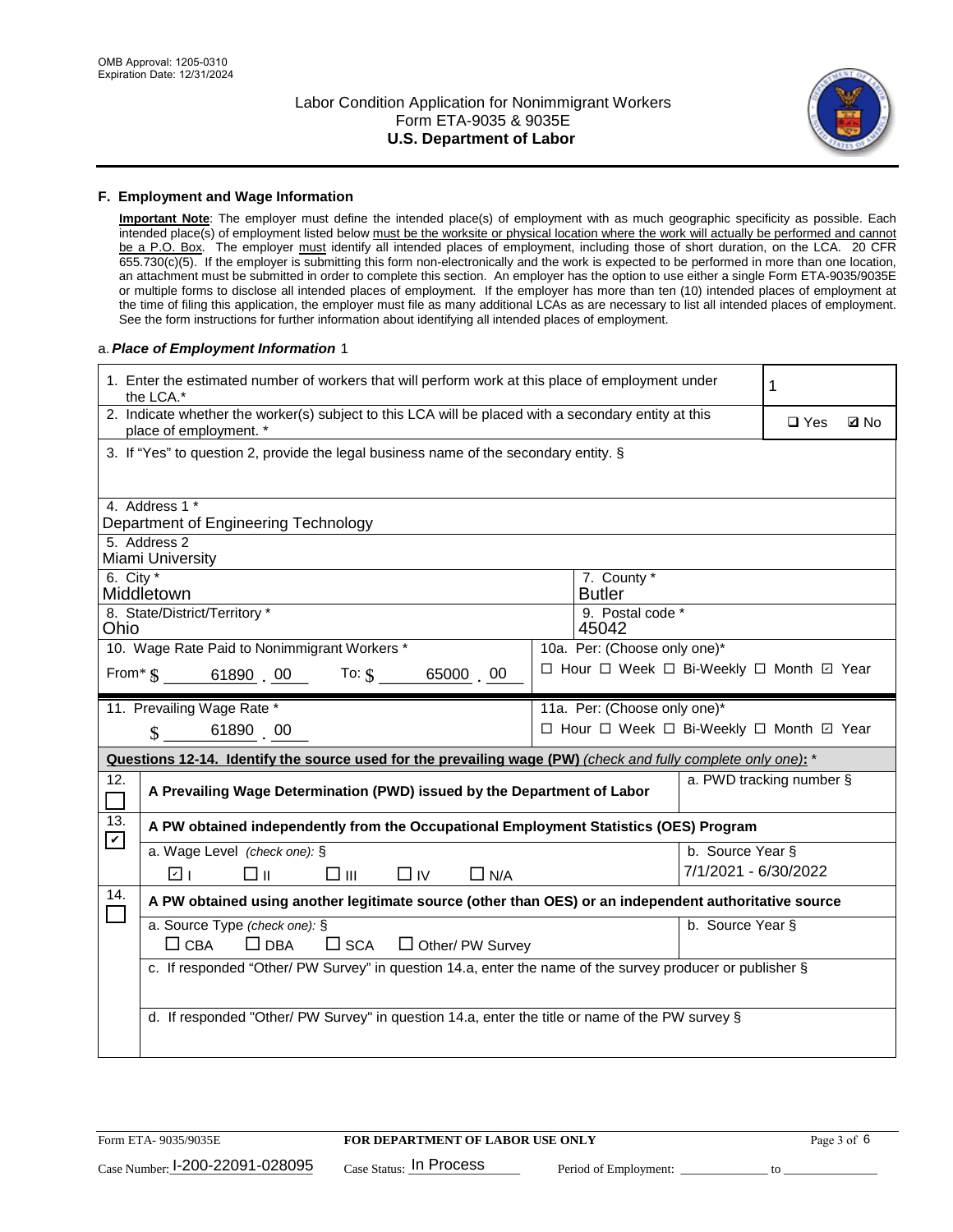

# **G. Employer Labor Condition Statements**

! *Important Note:* In order for your application to be processed, you MUST read Section G of the Form ETA-9035CP - General Instructions for the 9035 & 9035E under the heading "Employer Labor Condition Statements" and agree to all four (4) labor condition statements summarized below:

- (1) **Wages:** The employer shall pay nonimmigrant workers at least the prevailing wage or the employer's actual wage, whichever is higher, and pay for non-productive time. The employer shall offer nonimmigrant workers benefits and eligibility for benefits provided as compensation for services on the same basis as the employer offers to U.S. workers. The employer shall not make deductions to recoup a business expense(s) of the employer including attorney fees and other costs connected to the performance of H-1B, H-1B1, or E-3 program functions which are required to be performed by the employer. This includes expenses related to the preparation and filing of this LCA and related visa petition information. 20 CFR 655.731;
- (2) **Working Conditions:** The employer shall provide working conditions for nonimmigrants which will not adversely affect the working conditions of workers similarly employed. The employer's obligation regarding working conditions shall extend for the duration of the validity period of the certified LCA or the period during which the worker(s) working pursuant to this LCA is employed by the employer, whichever is longer. 20 CFR 655.732;
- (3) **Strike, Lockout, or Work Stoppage:** At the time of filing this LCA, the employer is not involved in a strike, lockout, or work stoppage in the course of a labor dispute in the occupational classification in the area(s) of intended employment. The employer will notify the Department of Labor within 3 days of the occurrence of a strike or lockout in the occupation, and in that event the LCA will not be used to support a petition filing with the U.S. Citizenship and Immigration Services (USCIS) until the DOL Employment and Training Administration (ETA) determines that the strike or lockout has ended. 20 CFR 655.733; and
- (4) **Notice:** Notice of the LCA filing was provided no more than 30 days before the filing of this LCA or will be provided on the day this LCA is filed to the bargaining representative in the occupation and area of intended employment, or if there is no bargaining representative, to workers in the occupation at the place(s) of employment either by electronic or physical posting. This notice was or will be posted for a total period of 10 days, except that if employees are provided individual direct notice by e-mail, notification need only be given once. A copy of the notice documentation will be maintained in the employer's public access file. A copy of this LCA will be provided to each nonimmigrant worker employed pursuant to the LCA. The employer shall, no later than the date the worker(s) report to work at the place(s) of employment, provide a signed copy of the certified LCA to the worker(s) working pursuant to this LCA. 20 CFR 655.734.

1. **I have read and agree to** Labor Condition Statements 1, 2, 3, and 4 above and as fully explained in Section G of the Form ETA-9035CP – General Instructions for the 9035 & 9035E and the Department's regulations at 20 CFR 655 Subpart H. \*

**Ø**Yes ロNo

### **H. Additional Employer Labor Condition Statements –H-1B Employers ONLY**

!**Important Note***:* In order for your H-1B application to be processed, you MUST read Section H – Subsection 1 of the Form ETA 9035CP – General Instructions for the 9035 & 9035E under the heading "Additional Employer Labor Condition Statements" and answer the questions below.

#### *a. Subsection 1*

| 1. At the time of filing this LCA, is the employer H-1B dependent? §                                                                                                                                                                                                 |  |            | ⊡ No |            |
|----------------------------------------------------------------------------------------------------------------------------------------------------------------------------------------------------------------------------------------------------------------------|--|------------|------|------------|
| 2. At the time of filing this LCA, is the employer a willful violator? $\S$                                                                                                                                                                                          |  |            | ⊡ No |            |
| 3. If "Yes" is marked in questions H.1 and/or H.2, you must answer "Yes" or "No" regarding<br>whether the employer will use this application ONLY to support H-1B petitions or extensions of<br>status for exempt H-1B nonimmigrant workers? §                       |  |            | ∩ No |            |
| 4. If "Yes" is marked in question H.3, identify the statutory basis for the<br>$\Box$ \$60,000 or higher annual wage<br>exemption of the H-1B nonimmigrant workers associated with this<br>□ Master's Degree or higher in related specialty<br>$\Box$ Both<br>LCA. § |  |            |      |            |
| H-1B Dependent or Willful Violator Employers -Master's Degree or Higher Exemptions ONLY                                                                                                                                                                              |  |            |      |            |
| 5. Indicate whether a completed Appendix A is attached to this LCA covering any H-1B<br>nonimmigrant worker for whom the statutory exemption will be based <b>ONLY</b> on attainment of a<br>Master's Degree or higher in related specialty. §                       |  | $\Box$ Yes | ⊡ No | $\Box$ N/A |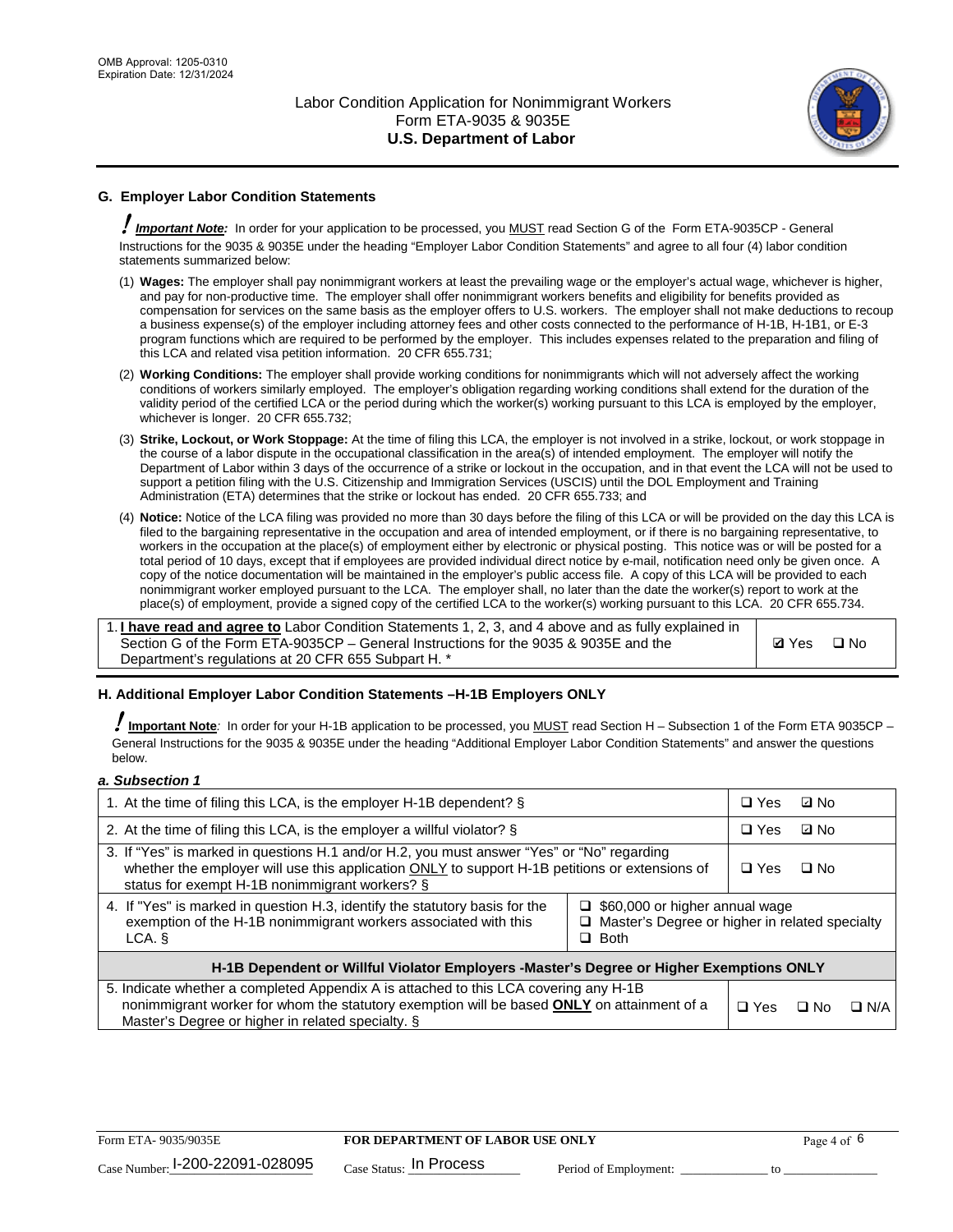

**If you marked "Yes" to questions H.a.1 (H-1B dependent) and/or H.a.2 (H-1B willful violator) and "No" to question H.a.3 (exempt H-1B nonimmigrant workers), you MUST read Section H – Subsection 2 of the Form ETA 9035CP – General Instructions for the 9035 & 9035E under the heading "Additional Employer Labor Condition Statements" and indicate your agreement to all three (3) additional statements summarized below.**

#### *b. Subsection 2*

- A. **Displacement:** An H-1B dependent or willful violator employer is prohibited from displacing a U.S. worker in its own workforce within the period beginning 90 days before and ending 90 days after the date of filing of the visa petition. 20 CFR 655.738(c);
- B. **Secondary Displacement:** An H-1B dependent or willful violator employer is prohibited from placing an H-1B nonimmigrant worker(s) with another/secondary employer where there are indicia of an employment relationship between the nonimmigrant worker(s) and that other/secondary employer (thus possibly affecting the jobs of U.S. workers employed by that other employer), unless and until the employer subject to this LCA makes the inquiries and/or receives the information set forth in 20 CFR 655.738(d)(5) concerning that other/secondary employer's displacement of similarly employed U.S. workers in its workforce within the period beginning 90 days before and ending 90 days after the date of such placement. 20 CFR 655.738(d). Even if the required inquiry of the secondary employer is made, the H-1B dependent or willful violator employer will be subject to a finding of a violation of the secondary displacement prohibition if the secondary employer, in fact, displaces any U.S. worker(s) during the applicable time period; and
- C. **Recruitment and Hiring:** Prior to filing this LCA or any petition or request for extension of status for nonimmigrant worker(s) supported by this LCA, the H-1B dependent or willful violator employer must take good faith steps to recruit U.S. workers for the job(s) using procedures that meet industry-wide standards and offer compensation that is at least as great as the required wage to be paid to the nonimmigrant worker(s) pursuant to 20 CFR 655.731(a). The employer must offer the job(s) to any U.S. worker who applies and is equally or better qualified for the job than the nonimmigrant worker. 20 CFR 655.739.

| 6. I have read and agree to Additional Employer Labor Condition Statements A, B, and C above and |       |           |
|--------------------------------------------------------------------------------------------------|-------|-----------|
| as fully explained in Section H – Subsections 1 and 2 of the Form ETA 9035CP – General           | □ Yes | $\Box$ No |
| Instructions for the 9035 & 9035 E and the Department's regulations at 20 CFR 655 Subpart H. §   |       |           |

### **I. Public Disclosure Information**

! **Important Note***:* You must select one or both of the options listed in this Section.

**sqrt** Employer's principal place of business □ Place of employment

### **J. Notice of Obligations**

A. Upon receipt of the certified LCA, the employer must take the following actions:

- o Print and sign a hard copy of the LCA if filing electronically (20 CFR 655.730(c)(3));<br>
Maintain the original signed and certified LCA in the employer's files (20 CFR 655.7
- Maintain the original signed and certified LCA in the employer's files (20 CFR 655.705(c)(2); 20 CFR 655.730(c)(3); and 20 CFR 655.760); and
- o Make a copy of the LCA, as well as necessary supporting documentation required by the Department of Labor regulations, available for public examination in a public access file at the employer's principal place of business in the U.S. or at the place of employment within one working day after the date on which the LCA is filed with the Department of Labor (20 CFR 655.705(c)(2) and 20 CFR 655.760).
- B. The employer must develop sufficient documentation to meet its burden of proof with respect to the validity of the statements made in its LCA and the accuracy of information provided, in the event that such statement or information is challenged (20 CFR 655.705(c)(5) and 20 CFR 655.700(d)(4)(iv)).
- C. The employer must make this LCA, supporting documentation, and other records available to officials of the Department of Labor upon request during any investigation under the Immigration and Nationality Act (20 CFR 655.760 and 20 CFR Subpart I).

*I declare under penalty of perjury that I have read and reviewed this application and that to the best of my knowledge, the*  information contained therein is true and accurate. I understand that to knowingly furnish materially false information in the *preparation of this form and any supplement thereto or to aid, abet, or counsel another to do so is a federal offense punishable by fines, imprisonment, or both (18 U.S.C. 2, 1001,1546,1621).*

| 1. Last (family) name of hiring or designated official * 2. First (given) name of hiring or designated official * 3. Middle initial § |  |
|---------------------------------------------------------------------------------------------------------------------------------------|--|
| Ruth                                                                                                                                  |  |
|                                                                                                                                       |  |
| 6. Date signed *                                                                                                                      |  |
|                                                                                                                                       |  |